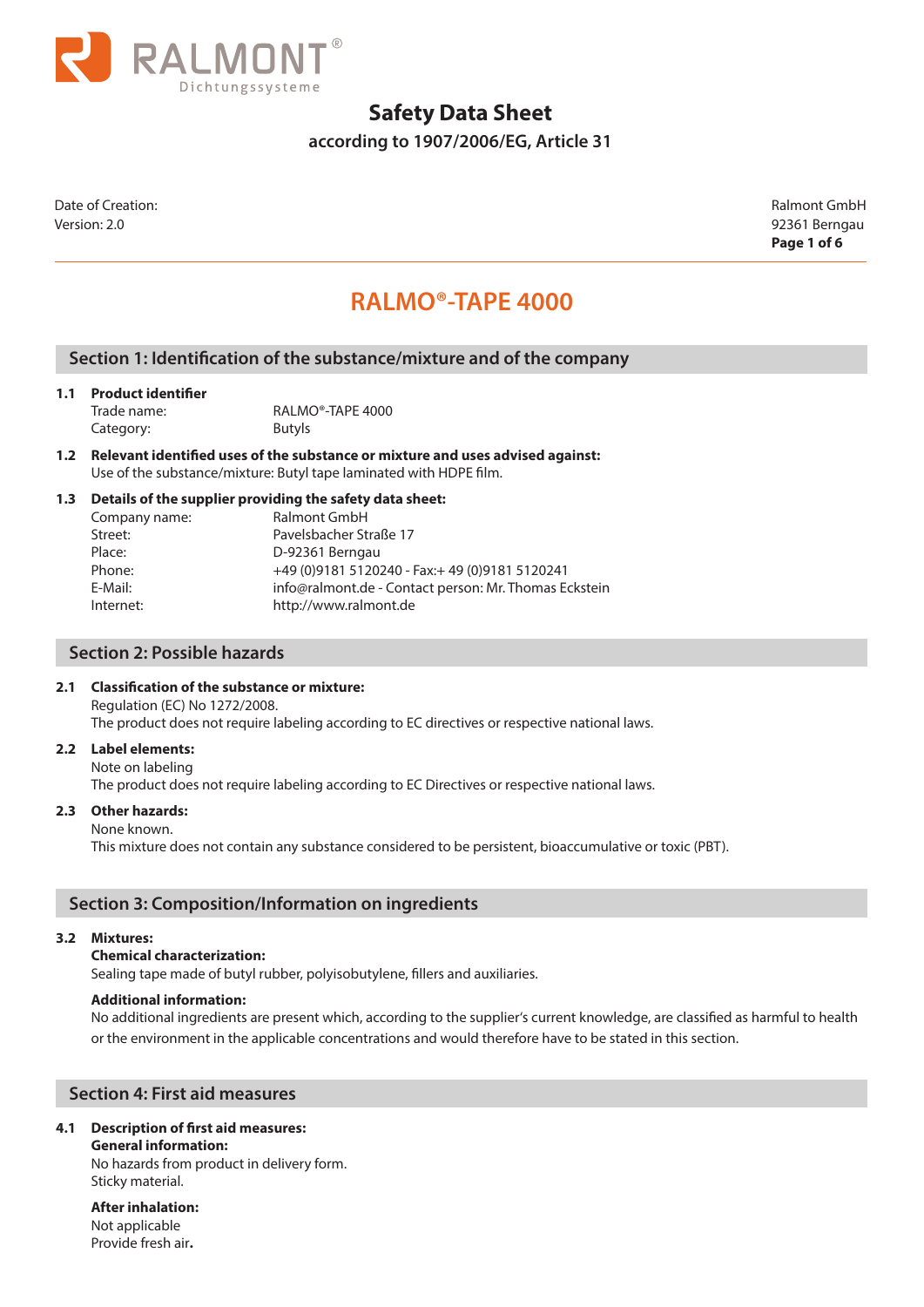

## **according to 1907/2006/EG, Article 31**

Date of Creation: Ralmont GmbH Version: 2.0 92361 Berngau

**Page 2 of 6**

#### **After skin contact:**

Wash skin thoroughly with soap and water or use approved skin cleanser. Seek medical attention if skin irritation or allergic reaction occurs.

#### **After eye contact:**

Rinse thoroughly with plenty of water, including under the eyelids. If eye irritation persists, consult a Consult a medical specialist.

#### **After ingestion:**

If you feel unwell, seek medical advice (show this label where possible).

#### **4.2 Most important symptoms and effects, both acute and delayed:** No data available

#### **4.3 Indication of any immediate medical attention and special treatment needed Symptomatic treatment:**

## **Section 5: Fire fighting measures**

#### **5.1 Extinguishing media:**

**Suitable extinguishing media:** Water spray, carbon dioxide (CO2), foam, extinguishing powder.

#### **Unsuitable extinguishing media:** Full jet of water

**5.2 Special hazards arising from the substance or mixture:** In case of fire may be released: Carbon monoxide, Carbon dioxide (CO2)

#### **5.3 Advice for firefighters:**

In case of fire wear self-contained breathing apparatus. Wear personal protective equipment.

## **Section 6: Accidental Release Measures**

**6.1 Personal precautions, protective equipment and emergency procedures:** Wear suitable protective clothing when working.

#### **6.2 Environmental precautions:**

No special environmental protection measures required. Do not allow to enter surface waters or drains.

- **6.3 Methods and material for containment and cleaning up:** Pick up mechanically. S40 - Clean floor and contaminated items with white spirit.
- **6.4 Reference to other sections:**

See also section 8,13

## **Section 7: Handling and storage**

#### **7.1 Precautions for safe handling:**

#### **Information for safe handling:**

No hazards from product in delivery form. Sticky material. Wash hands before breaks and at end of work. Do not eat, drink or smoke during use.

## **Advice on protection against fire and explosion:**

No special measures required.

#### **Further handling information:** Sticky material.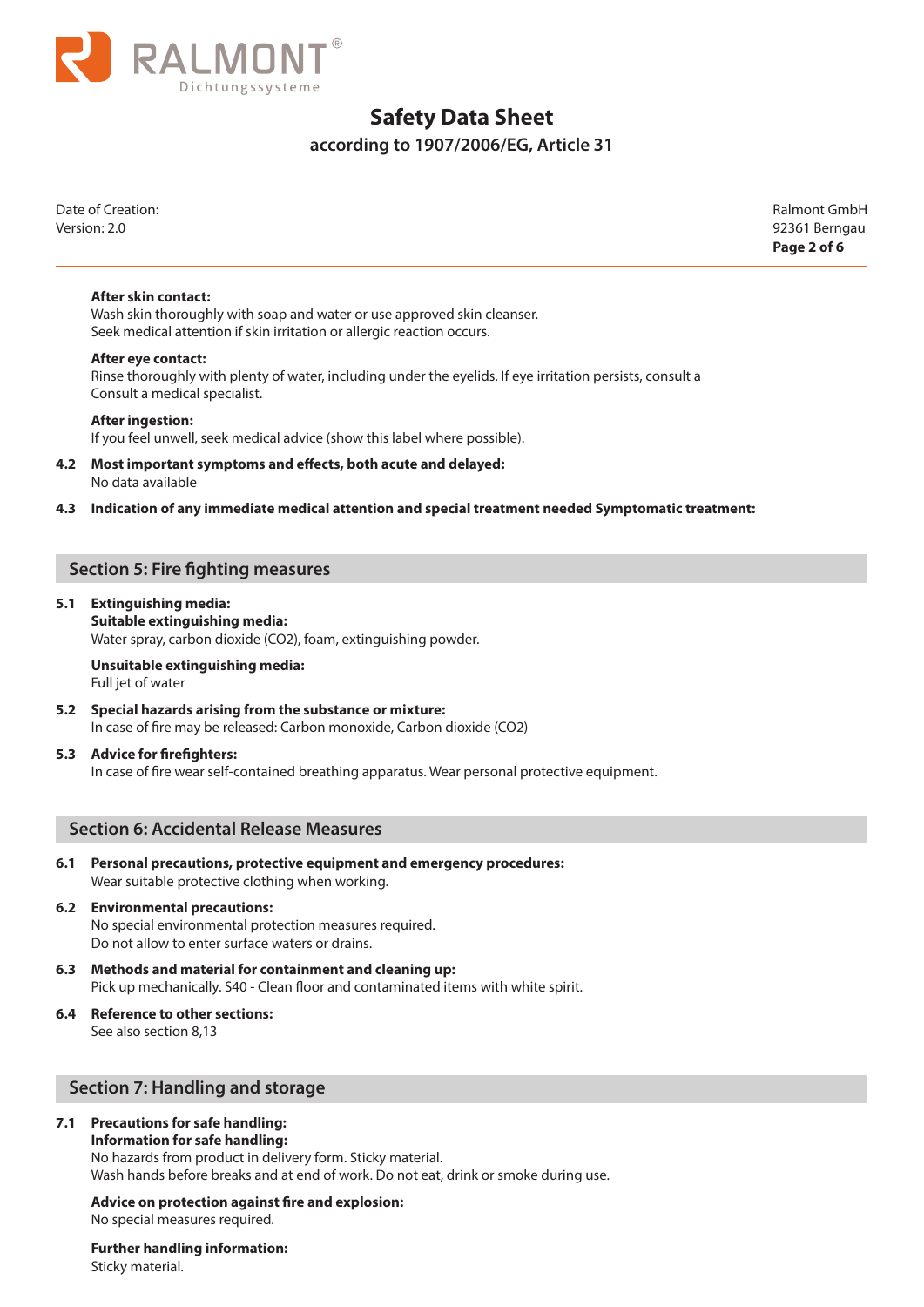

**according to 1907/2006/EG, Article 31**

Date of Creation: Ralmont GmbH Version: 2.0 92361 Berngau

**Page 3 of 6**

#### **7.2 Conditions for safe storage taking into account incompatibilities: Requirements for storage rooms and containers:** Keep tightly closed, cool and dry.

**Information about storage in one common storage facility:** No special measures required.

**Further information on storage conditions:** Recommended storage temperature:  $+5$  to  $+25$  °C. Storage class according to TRGS 510: 11

## **Section 8: Exposure controls/personal protection equipment**

#### **8.1 Parameters to be monitored:**

**Additional information on limit values:**  No substances to be specifically mentioned.

#### **8.2 Exposure controls:**

**Suitable technical control equipment:** Not applicable

**Protective and hygienic measures:** Do not eat, drink or smoke during use.

**Common Occupational Hygiene Measures: Eye/face protection:** Safety glasses

#### **Hand protection:**

Protective gloves according to EN 374.

Protective gloves made of polyvinyl alcohol or nitrile butyl rubber (=> 1mm), latex gloves (=> 1mm). Please observe the specifications of the glove supplier with regard to permeability and breakthrough time. Also consider the specific, site-specific conditions under which the product will be used, such as cut hazard, abrasion and contact duration.

#### **Body Protection:**

Long-sleeved work clothing

#### **Respiratory Protection:**

Normally no personal respiratory protection required.

## **Section 9: Physical and chemical properties**

#### **9.1 Information on basic physical and chemical properties:**

| Physical state:                         | solid                       |
|-----------------------------------------|-----------------------------|
| Color:                                  | black                       |
| Odor:                                   | mild, weak                  |
| <b>Test standard:</b>                   |                             |
| pH value:                               | not applicable              |
| <b>Changes in state:</b>                |                             |
| Flash point:                            | not applicable              |
| المقامعينا المرجانة والمربوبة ويجردونها | الملما ممثل مرمر منقله مرمز |

| not applicable        |
|-----------------------|
| not applicable        |
| not applicable        |
| practically insoluble |
|                       |

#### **9.2 Other information:**

Decomposition temperature: depolymerization starts at > 200 °C.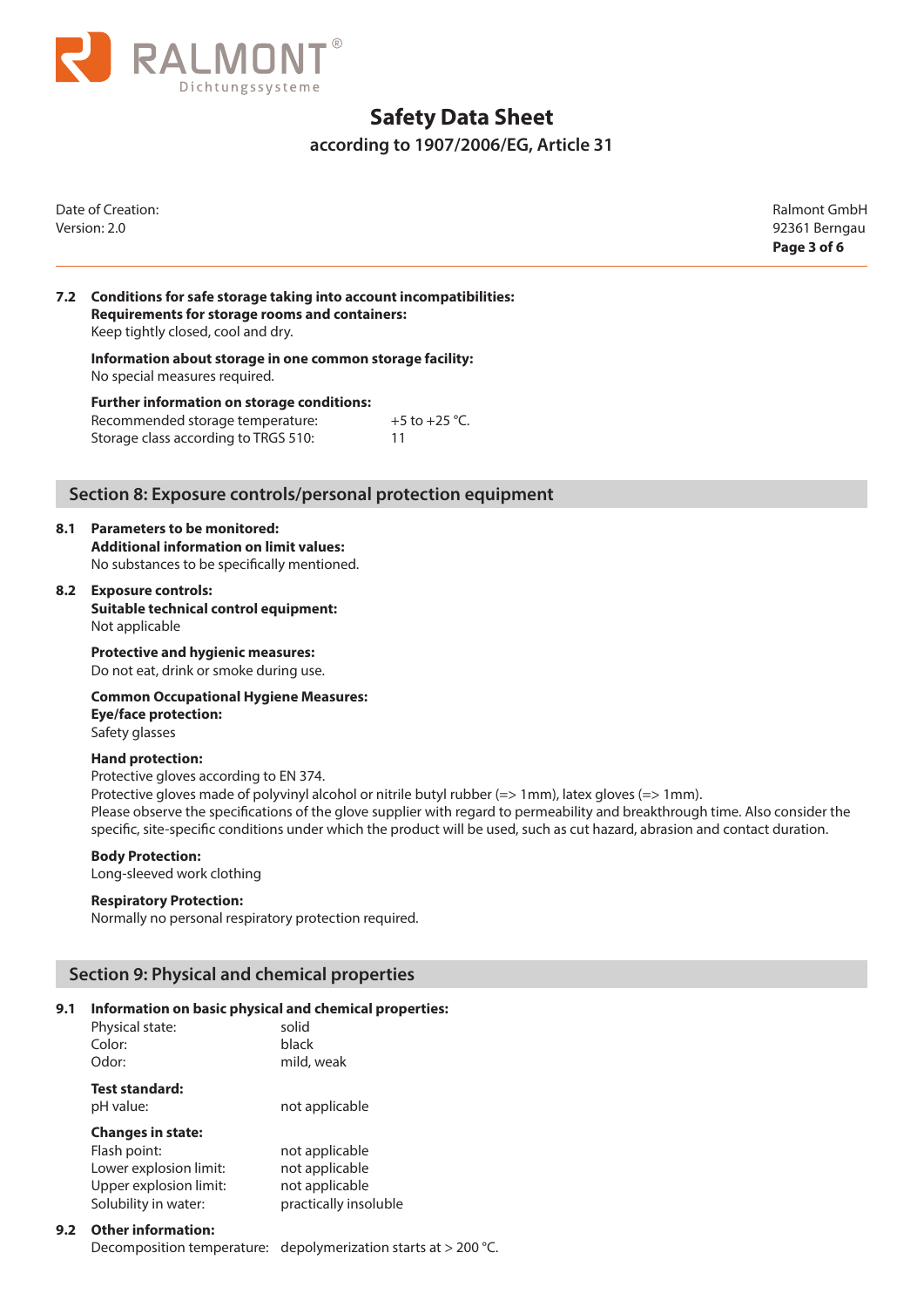

## **according to 1907/2006/EG, Article 31**

Date of Creation: Ralmont GmbH Version: 2.0 92361 Berngau

**Page 4 of 6**

## **Section 10: Stability and Reactivity**

#### **10.1 Reactivity:**

No hazardous reactions known when handled as directed.

#### **10.2 Chemical stability:** The product is chemically stable.

**10.3 Possibility of hazardous reactions:** No hazardous reactions known when handled as directed.

## **10.4 Conditions to avoid:**

Stable under normal conditions.

#### **10.5 Incompatible materials:** Acids, organic solvent

#### **10.6 Hazardous decomposition products:**

No hazardous decomposition products are known. No decomposition under normal storage conditions.

#### **11: Toxicological information**

#### **11.1 Information on toxicological effects:**

**Acute toxicity:** None when used as directed.

**Irritant and corrosive effects:** None normally expected.

**Sensitizing effects:** None normally expected.

**Specific target organ toxicity single exposure:** None known.

**Serious effects after repeated or prolonged exposure:** None known.

**Carcinogenic, Mutagenic and Toxic for Reproduction Effects:** None known.

**Aspiration hazard:** Not applicable.

**Specific effects in animal studies:** None known.

**Practical experience: Observations relevant to classification:** No adverse health effects are known from this product.

## **Section 12: Environmental information**

#### **12.1 Toxicity:**

There are no known ecotoxicological effects from this product.

#### **12.2 Persistence and degradability:**

Based on previous experience, this product is inert and not degradable.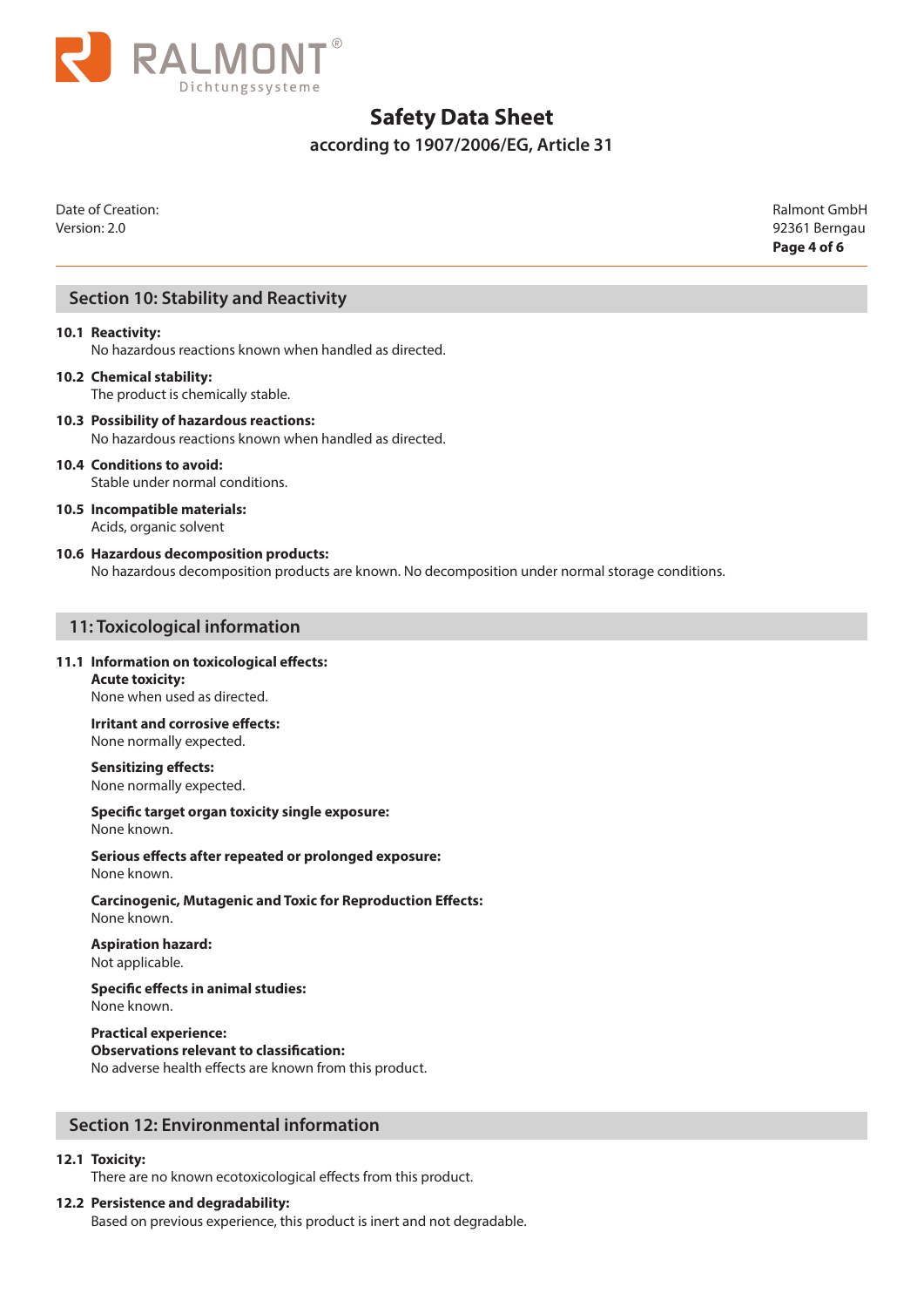

## **according to 1907/2006/EG, Article 31**

Date of Creation: Ralmont GmbH Version: 2.0 Berngau

**Page 5 of 6**

#### **12.3 Bioaccumulative potential:**

No information available.

#### **12.4 Mobility in soil:**

No information available.

#### **12.5 Results of PBT and vPvB assessment:**

No data are available for the product itself. This mixture does not contain any substance considered to be persistent, bioaccumulative or toxic (PBT). This mixture does not contain any substance considered to be very persistent or very bioaccumulative (vPvB).

#### **12.6 Other adverse effects:**

No environmental adverse effects are known or expected when handled as directed. The product sinks in water and does not dissolve.

## **Section 13: Notes on disposal**

#### **13.1 Waste treatment methods:**

Waste code Product: 070299

Wastes from organic chemical processes; wastes from the MFSU of plastics, synthetic rubber and synthetic fibers; wastes not otherwise specified.

Waste code product residues: 070299

Wastes from organic chemical processes; wastes from the MFSU of plastics, synthetic rubber and synthetic fibers; wastes not otherwise specified.

Disposal of uncleaned packaging and recommended Cleaning agents Disposal in accordance with official regulations.

## **Section 14: Transport information**

#### **Land transport (ADR/RID)**

- 
- UN shipping name:

**14.1** UN number: Not a dangerous good in the sense of these transport regulations. **14.2** Proper shipping name: No dangerous goods in the sense of these transport regulations.

**14.3** Transport hazard classes: No dangerous goods within the meaning of these transport regulations. **14.4** Packing group: No dangerous goods in the sense of these transport regulations.

#### **Sea transport (IMDG)**

- **14.1** UN number: No dangerous goods in the sense of these transport regulations.
- **14.2** Proper shipping name: No dangerous goods in the sense of these transport regulations. UN shipping name:
- **14.3** Transport hazard classes: No dangerous goods within the meaning of these transport regulations.
- **14.4** Packing group: No dangerous goods in the sense of these transport regulations.

#### **Marine pollutant: no**

#### **Air transport (ICAO)**

- 
- UN shipping name:
- 
- 
- 

**14.1** UN number: No dangerous goods in the sense of these transport regulations. **14.2** Proper shipping name: No Dangerous goods in the sense of these transport regulations.

**14.3** Transport hazard classes: No dangerous goods within the meaning of these transport regulations. **14.4** Packing group: Not a dangerous good in the sense of these transport regulations. **14.5** Environmental hazards: DANGEROUS TO THE ENVIRONMENT: no.